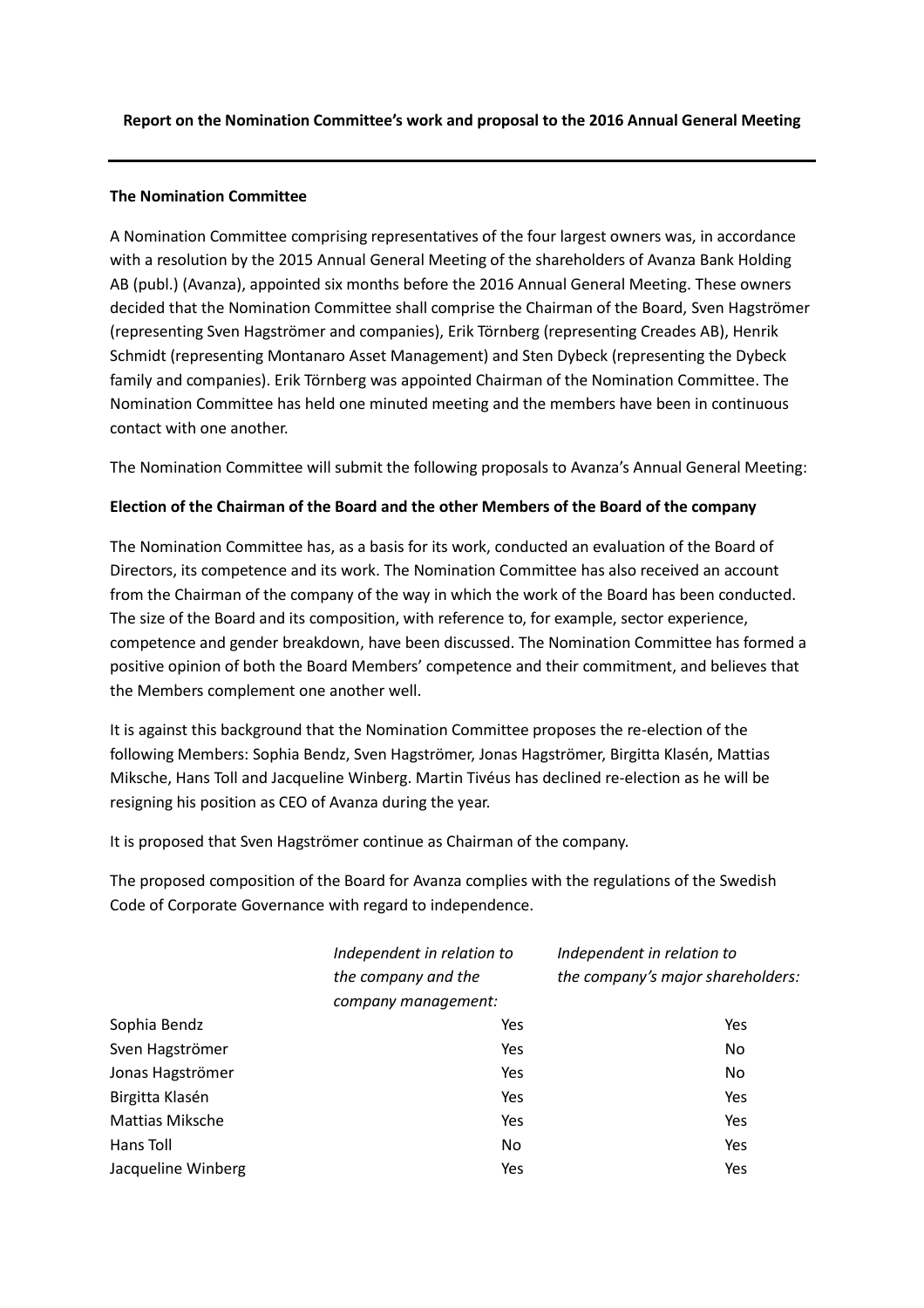The Nomination Committee has also evaluated the integrity and suitability of the Members of the Board of Avanza and taken into account the way in which they complement the combined competence of the Board as a whole.

## **Proposal regarding Directors' fees**

It is proposed that SEK 268,000 (260,000) in Directors' fees be paid to both the Chairman of the Board and to each of the other Members of the Board, which sum corresponds to an increase of 3%.

It is further proposed that Members of the Board who are also Members of the Boards of the subsidiary companies, Avanza Fonder AB and Försäkringsaktiebolaget Avanza Pension, receive fees of SEK 40,000 (39,000) each for their respective engagements. These fees to the Boards of the subsidiary companies are well justified by the additional work required of Members of these Boards.

It is further proposed that fees of SEK 40,000 (39,000) be paid to members of the company's Credit Committee and of SEK 36,000 (35,000) to members of the company's Remuneration Committee.

Members of Boards or Committee members who receive remuneration from the company by reason of being employed shall not, however, receive fees, either from the Parent Company or from subsidiary companies.

## **Proposal regarding auditors**

The Nomination Committee proposes that the Annual General Meeting re-elect Öhrlings PricewaterhouseCoopers AB (PwC) as the company's Auditors for the period until the conclusion of the 2017 Annual General Meeting. PwC has announced that if elected, it will appoint Catarina Ericsson as the chief auditor.

## **Proposal regarding auditors' fees**

It is proposed that fees payable to the auditors be disbursed for work carried out on account.

## **Audit Committee**

It is not proposed that the company establish a special Audit Committee as the Board, as a whole, fulfils the statutory duties incumbent upon an Audit Committee.

## **Chairman of the Annual General Meeting**

The Nomination Committee proposes that Sven Hagströmer be elected Chairman of the Annual General Meeting.